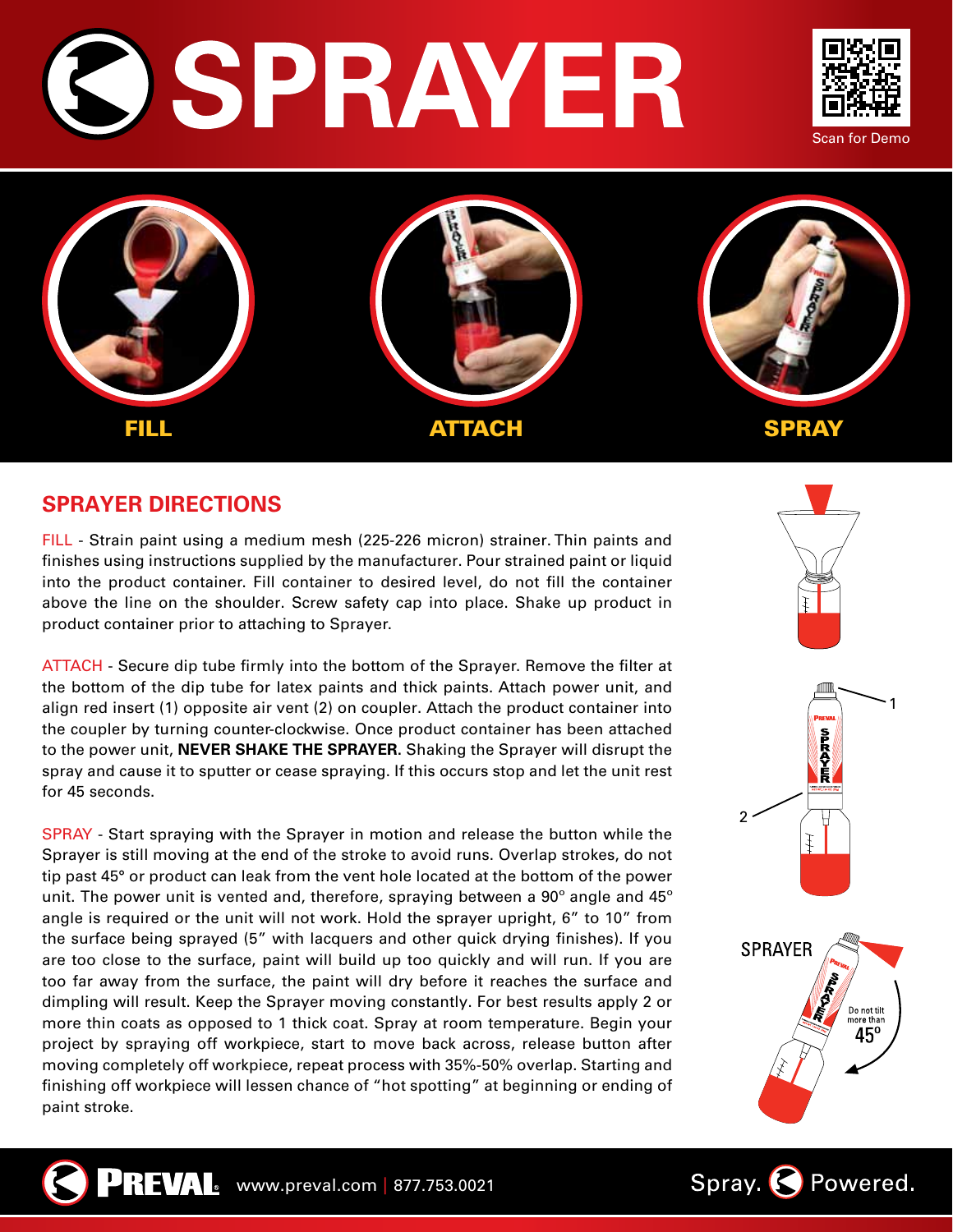

# **HOW THE PATENTED** PREVAL DESIGN WORK

When the button is pressed, propellant and liquid are mixed and dispensed as a spray at the nozzle by action of the venturi effect. Liquid from the jar is pulled up the tube as propellant travels across the holes in the red insert (inside the button). The propellant and liquid do not mix prior to being dispensed

# **TESTING THE SPRAYER**

Practice spraying on a piece of cardboard or scrap metal if you have never used a Preval® Sprayer. Allow sufficient time for product to flow up the dip tube and through the nozzle. Spray for 15 seconds to prime valve with product. If after 15 seconds the Sprayer starts spraying there is no need to back flush. If Sprayer is spraying, it is primed. If clogged, see clogging in trouble shooting section below. Add additional thinner as needed. Please see Thinning Guide for our recommend usage. Remove filter from the bottom of dip tube for thicker paints. Do not shake the unit.

*Note: The power unit is vented. Do not tip beyond 45° or liquid will run out the air vent preventing efficient performance. The actuator orifice is .032 inches.*

## **Trouble SHooting**

Clogging - Remove power unit from container and remove strainer from dip tube. Install power unit on container. Hold a rag over the red insert in the button and push the button down for three seconds. You will see bubbles in the liquid as the clog is pushed out of the unit. Spray water or solvents through the sprayer to clean the unit. If the power unit gets cold, wrap it with a warm towel to bring it to room temperature or the pressure will get too low. If this does not clear the clog, replace the button as product may have dried in the button. The sprayer may not work if shaken, let the unit sit for 15 seconds before trying to spray again. Install strainer on dip tube.



If spraying thicker latex paint, hold a rag over the red insert in the button and push the button down for three seconds. You will see bubbles in the liquid as the paint is returned to the container. This will lubricate the passages in the power unit and allow smooth paint flow through the nozzle.

FREEZING - If the Preval power unit becomes too cold from continuous spraying, you may see sputtering or a decrease in power. Spray at room temperature for best results. Let the unit rest until it reaches room temperature before trying to spray again. If this does not work, wrap the unit with a warm towel to continue spraying.

CLEANING - Remove the power unit from the container immediately after use. Cap and store the unused liquid. Clean the power unit by placing the dip tube in the appropriate solvent and spraying until clean. If you are reusing the product container, clean with the same thinner used to clean the valve.

HANDLING - The Sprayer is classified as Limited Quantity or Consumer Commodity which means a material that is packaged and distributed in a form intended or suitable for sale through retail sales agencies and is a hazardous material which is packaged as authorized within the Limited Quantity provisions and is intended or suitable for sale at retail agencies.

RUNS - The Sprayer is to close to the surface or you are spraying to slowly across the surface. Spray 8"- 10" away.

ROUGH, PEBBLY SURFACE - The Sprayer is too far from the surface or your spraying to fast across the surface. Spray 8" - 10" away.

For a Material Data Safety Sheet please email info@preval.com